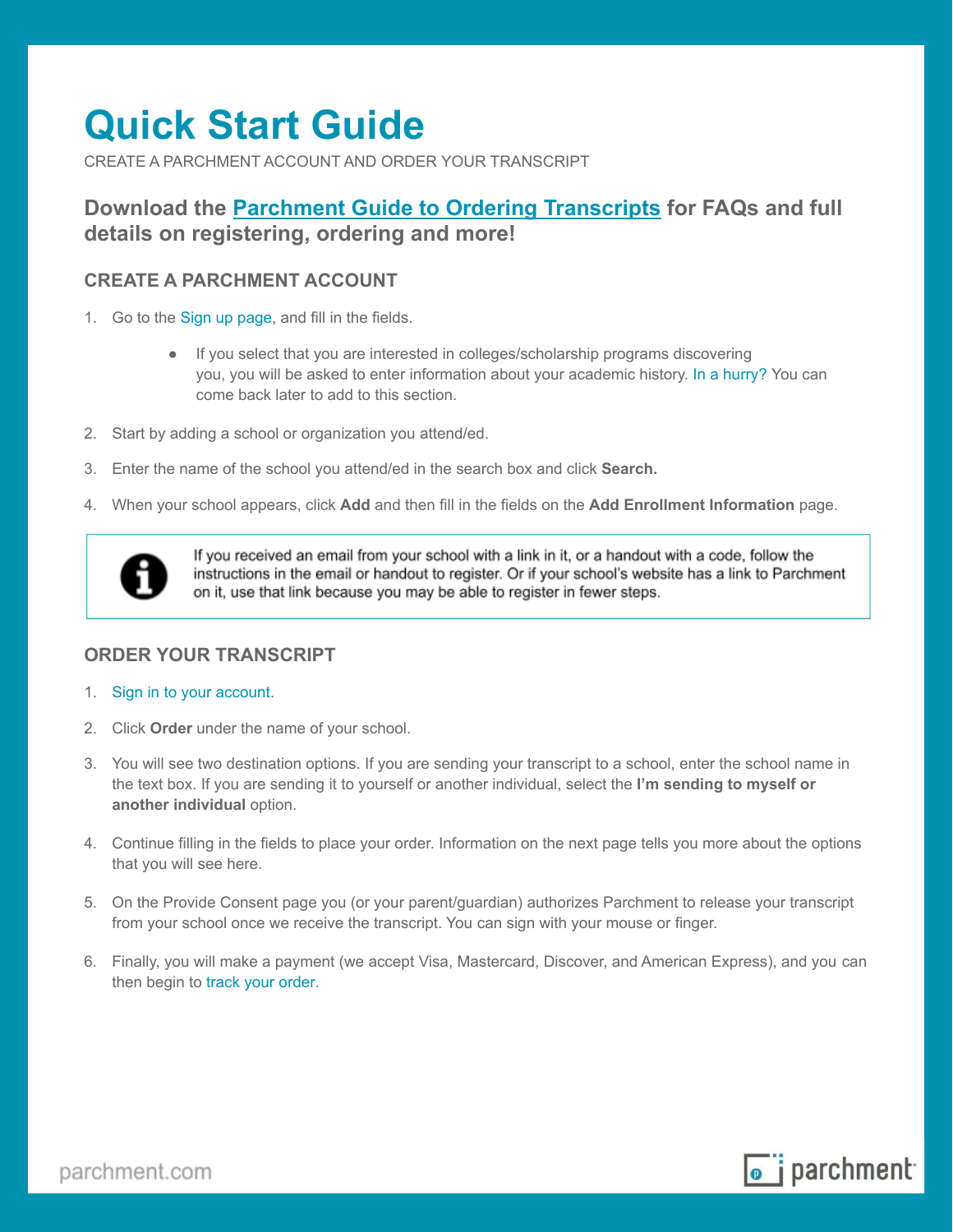### **IMPORTANT THINGS TO NOTE**

Remember that your school has your transcript. If you track your order and see Order Submitted to School as your order status, please contact your school if you are concerned about a delay in processing your order.

### **ELECTRONIC AND PAPER TRANSCRIPTS**

Sending and receiving electronic transcripts is fast, easy and secure, but we know that there may be times when you need to send paper transcripts. Since some schools in the Parchment network may only want to receive electronic transcripts, you may not be presented with a choice of delivery methods.



For electronic transcripts, the recipient will either receive an email with a link in it to access your transcript, or, if the recipient is a school that is part of our Parchment network, the electronic transcript will land in their Parchment account.



For paper transcripts, you have the option to send your transcript by USPS mail or overnight delivery. We use FedEx for overnight delivery. FedEx does not deliver on Saturdays and Sundays. Remember that your school must approve and process your order before we can send your transcript, so if you select overnight delivery, your transcript may not be delivered the next day if there is a delay with your school processing your order.

#### **SEND YOUR TRANSCRIPT NOW OR WAIT UNTIL YOUR NEXT GRADES ARE POSTED**

During your order, you will be presented with a drop down menu where you can select if you want to wait until your next grades are in before sending your transcript.



### **TRACK YOUR ORDER**

Visit our help topic [Track](https://parchmentsupport.force.com/s/article/Transcript-not-received?language=en_US) your order for full details on tracking your transcript. It includes troubleshooting information too if your transcript has not been received.

#### **NEED MORE HELP?**

Visit our Help [Center](https://parchmentsupport.force.com/s/?language=en_US) or our quick bytes [videos](https://www.youtube.com/playlist?list=PLXZpdoXeN2HVeE1yfWZRJhPEmbuziNlVK) if you need any help along the way. We have help topics, videos, and you can submit a support ticket to contact us.